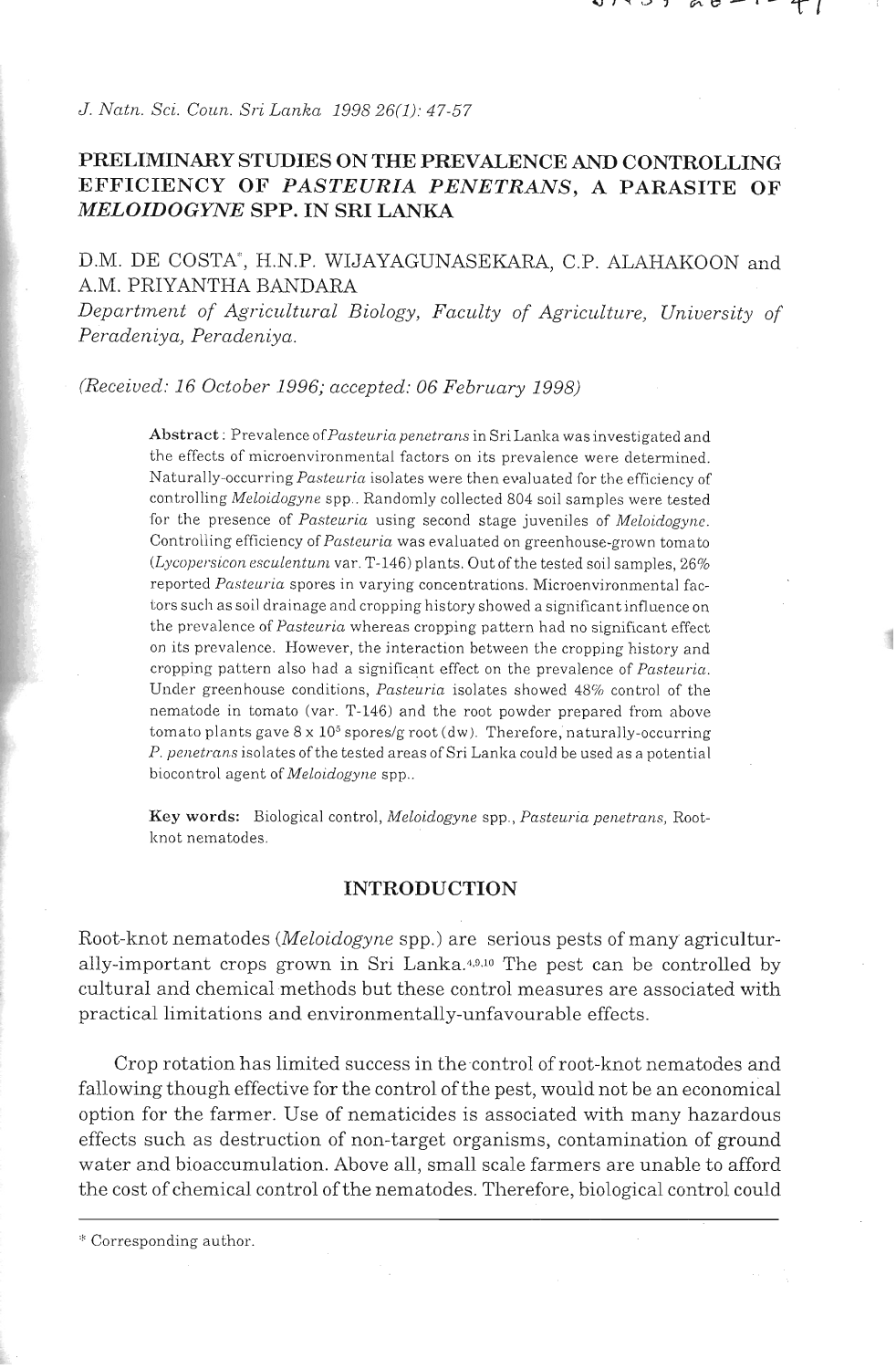be considered as an alternative approach in managing root-knot nematodes and it can be effectively incorporated in the integrated management of the pest.

*Pasteuria penetrans,* has been identified as a promising biocontrol agent of *Meloidogyne* spp. by several workers.<sup>2,11,12</sup> When the bacterium is added to soil in pots, small plots, container-grown crops and polytunnels, significant reduction of root-knot nematodes has been attained.<sup>5,6,7</sup> *Pasteuria* is a soil inhabiting, mycelial and endospore-forming bacterium and has two modes of action against the *Meloidogyne* spp.. It can inhibit the egg production of adult female nematode and the entry of the infective stage of the nematode into host roots. Therefore, a reduction in the nematode population over time can be seen.

Although the root-knot nematodes have been a problem in Sri Lanka for many decades, investigations so far conducted on potential biological control agents are limited. Therefore, the present study was conducted to investigate prevalence of *P. penetrans* in Sri Lanka, determine the effect of microenvironmental factors on its prevalence and evaluate the controlling efficiency of *Meloidogyne* spp. by naturally- occurring *Pasteuria.* 

### **METHODS AND MATERIALS**

Experiment No. 1: Prevalence of P. *penetrans* and effect of micro**environmental factors** 

### **Experimental region**

Kandy District of Sri Lanka was selected as the region of investigation.

#### **Soil sampling**

A total of 804 soil samples were randomly collected from Kandy District. These soil samples represented all the Divisional Secretary Divisions (DSD) of Kandy District and at least five soil samples were taken from each Agricultural Instructors (AI) division which are the subdivisions of DSDs. Soil sampling was restricted only to upland areas. Approximately 200g of soil was collected from a depth of 15 cm from the ground level.

## **Additional information on the sampling site**

Microenvironmental factors which could have an influence on the growth and development of *Meloidogyne* and *Pasteuria* were recorded. The factors recorded were, cropping pattern (i.e. continuous or on and off cultivation), cropping history (i.e. for how long the same crop has been in a particular land) and drainage condition.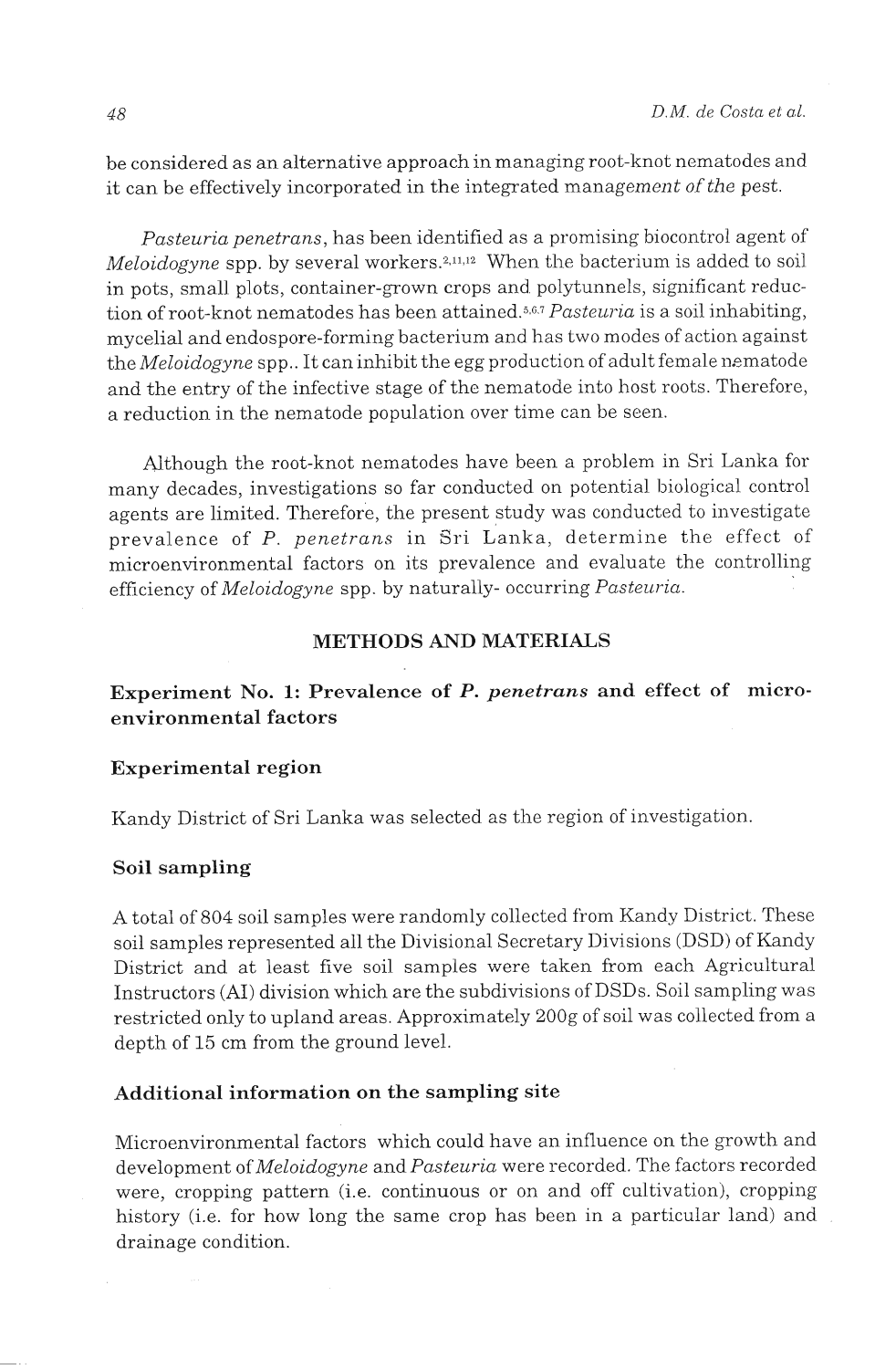#### *Biocon.tr01 ofroot-knot nematodes*

### Detection of *Pasteuria penetrans* in soil

Second stage juveniles (J<sub>2</sub>s) were used to detect the *Pasteuria* spores in soil.<sup>13,16</sup> J,s were initially isolated from the infected roots of several vegetable crop species collected from the Gelds at Marassana, Thalatuoya and Thannekumbura in Kandy District. After isolation J,s<sup>8</sup> were cultured on greenhouse-grown tomato plants (var. T-146).

Detection of *Pasteuria* in soil samples was done on plastic cylinders having 7.5x7.5 cm dimensions. One end of the cylinder was sealed by a piece of muslin and a piece of paper towel was laid over it. Ten grams of soil was spread on the paper towel and approximately 15 J,s were added on to the soil. Two-day-old J,s were used and they were free from pre-encumbered *Pasteuria* spores. These J<sub>2</sub>s were extracted after 24 h<sup>s</sup> and examined under the light microscope (10x10) for spores attached on the cuticle. Soil samples which gave spore encumbered J,s were considered as *Pasteuria* positive soils. Average number of spores/J<sub>2</sub> were recorded by examining 5 nematodes per extraction.

### Locating *Pasteuria penetrans* positive sites in maps

Detailed maps of the 17 DSDs of Kandy District, provided by the Divisional Secretariats were used.

### Statistical analysis

Effect of different microenvironmental factors on the prevalence of *Pasteziria*  was determined by the chi-square test.

Experiment No. **2:** Determining the efficiency of P. *penetrans* in controlling *Meloidogyne* spp.

### Experimental layout

A greenhouse experiment was conducted in the Faculty of Agriculture, University of Peradeniya. Four-week old tomato plants (Lycopersicon esculentum var. T-146) were used as hosts of *Meloidogyne* and the following treatments were tested.

T, = Plants inoculated with J,s of *Meloidogyne* 

T, = Plants inoculated with J, s of *Meloidogyne* pre-encumbered with *P. penetrans* spores

Approximately 100  $J_2$  having an average of 4 spores/ $J_2$  were inoculated into the rhizosphere. Spore encumbering was done by adding *Meloidogyize* J,s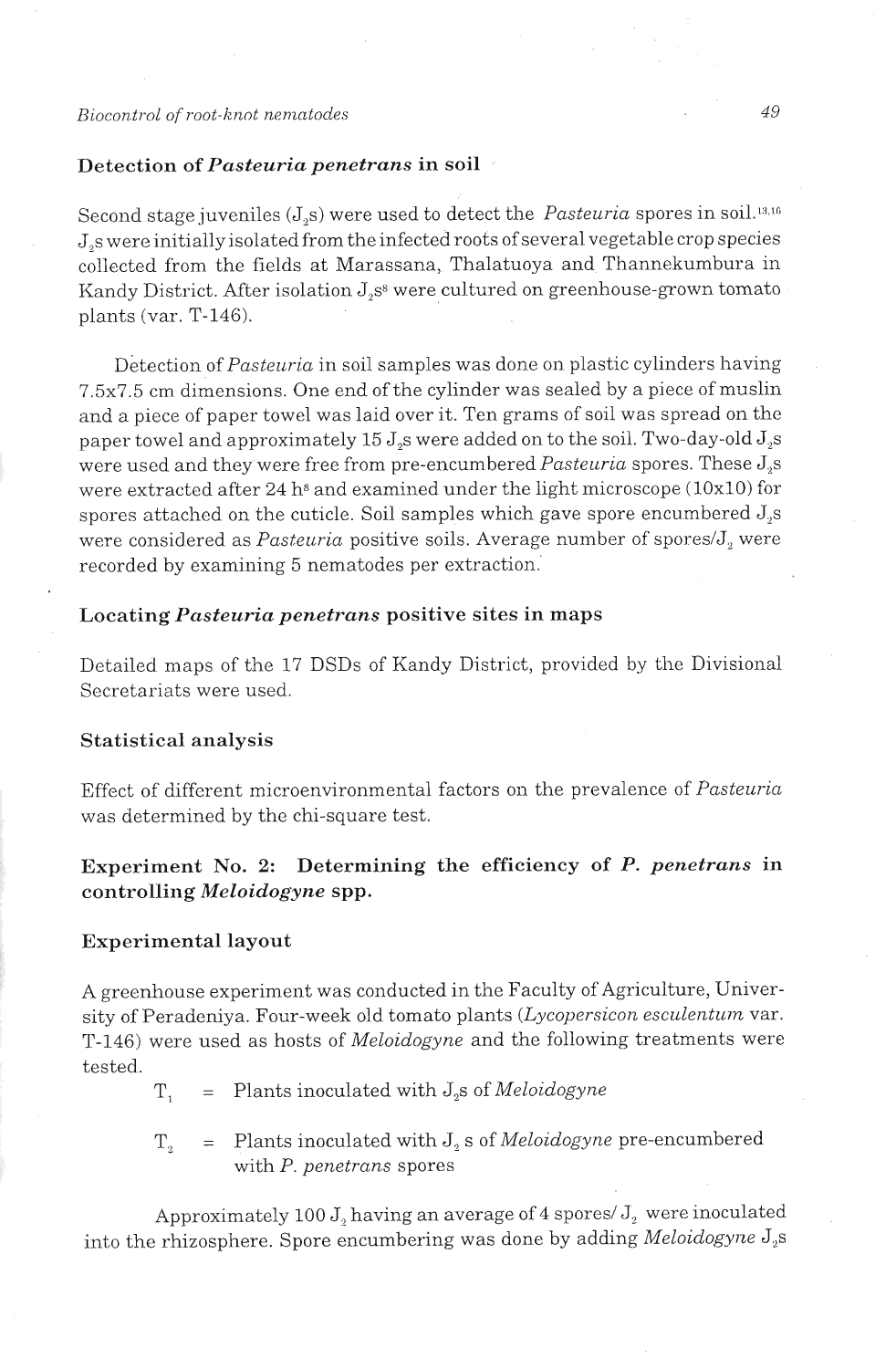into randomly selected Pasteuria positive soil samples obtained from Experiment No. 1. Each treatment was replicated 10 times and the plants were arranged according to a Completely Randomized Design. Plants were maintained at 28oC for 8 weeks and root systems were observed for the total nematode population. Spore concentration of  $P$ . penetrans in root powder and the  $%$ nematode control by Pasteuria were also determined.

# Quantification of nematodes in the soil-root system

Eight weeks after inoculation, second stage juveniles and male nematodes released into the soil were quantified. by a soil extraction.8 The growth stages found in the root system (i.e. eggs,  $J_s$ ,  $J_s$ + $J_s$ s and adult females) were quantified by staining the roots.'

## % control of nematode by *Pasteuria*

Following formula was used for calculation

% control of nematode = 
$$
\frac{P(T_1) - P(T_2)}{P(T_1)} \times 100
$$

where;

 $P(T)$  = Total nematode population in the soil-root system under T, treatment

 $P(T_2)$  = Total nematode population in the soil-root system under T<sub>2</sub> treatment

# Determining the *Pasteuria* spore concentration

Dried root powder was prepared from  $T<sub>2</sub>$  treated plants eight weeks after the inoculation of Meloidogyne.<sup>15</sup> Dried root powder weighing 0.5g was ground with 50ml water and the homogenate was filtered through a 38 micrometer sieve. The filtrate was observed using ahaemocytometer (mag 10x40) to quantify the spore concentration.

### Statistical analysis

The effect of Pasteuria in the reduction of Meloidogyne population was tested by 't' test.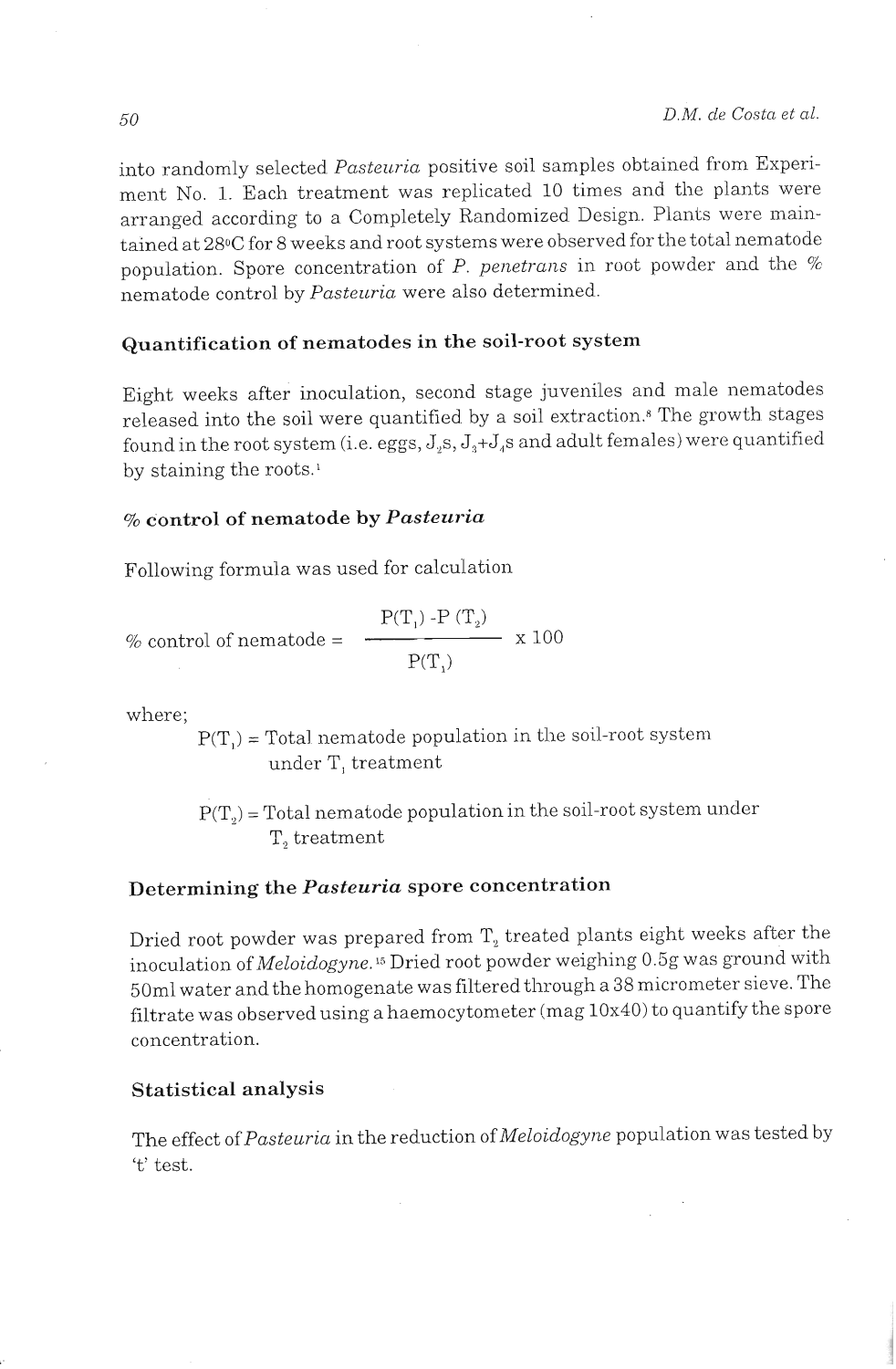Biocontrol of root-knot nematodes

### **RESULTS**

## Experiment No.1: Prevalence of *Pasteuria penetrans* and the effect of mi croen viron mental factors

Two hundred and seven (207) soil samples out of 804 (i.e. 26%) collected from Kandy District reported P. penetrans in varying concentrations (Figures 1 and 2).

Among the tested microenvironmental factors, cropping history and soil drainage showed a significant influence on the prevalence of  $Pasteuria$  (p=0.05). Out of the total Pasteuria positive locations, 87% were obtained from welldrained soils. Locations having longer cropping histories showed high % prevalence of the biocontrol agent. Pasteuria were reported from 74% sampling sites which had more than 30 year cropping histories. In contrast,  $Pasteuria$  positive soils were reported only from 9% sampling sites which had a cropping history of less than 15 years. Cropping pattern in the sampling location did not show a significant effect on the prevalence of the biocontrol agent. However, the interaction between cropping history and cropping pattern had a significant effect on the prevalence of  $Pasteuria$ .

In the present study, high concentrations of Pasteuria were reported from locations under tea or mixed cropping cultivations, which had longer cropping histories (more than 30 years) and well-drained soils.

# Experiment No. 2: Efficiency of *Pasteuria penetrans* in controlling *Meloidogyne* spp.

Numbers of different growth stages of Meloidogyne spp. found in  $T_1$  and  $T_2$ treatments are shown in Figure 3. No male nematodes were found in the tested samples

Total nematode population of Meloidogyne spp. in T, treatment was significantly lower than that of  $T<sub>1</sub>$  treatment. Significantly low number of eggs were found in Pasteuria treated root systems compared to the plants which were not treated with Pasteuria (p=0.05). P. penetrans found from different locations of Kandy District gave 48% control of the Meloidogyne spp. in greenhouse-grown tomato (var. T-146) plants. Root powder prepared from  $T_{2}$  plants had an average spore concentration of  $8 \times 10^5$  spores/g root.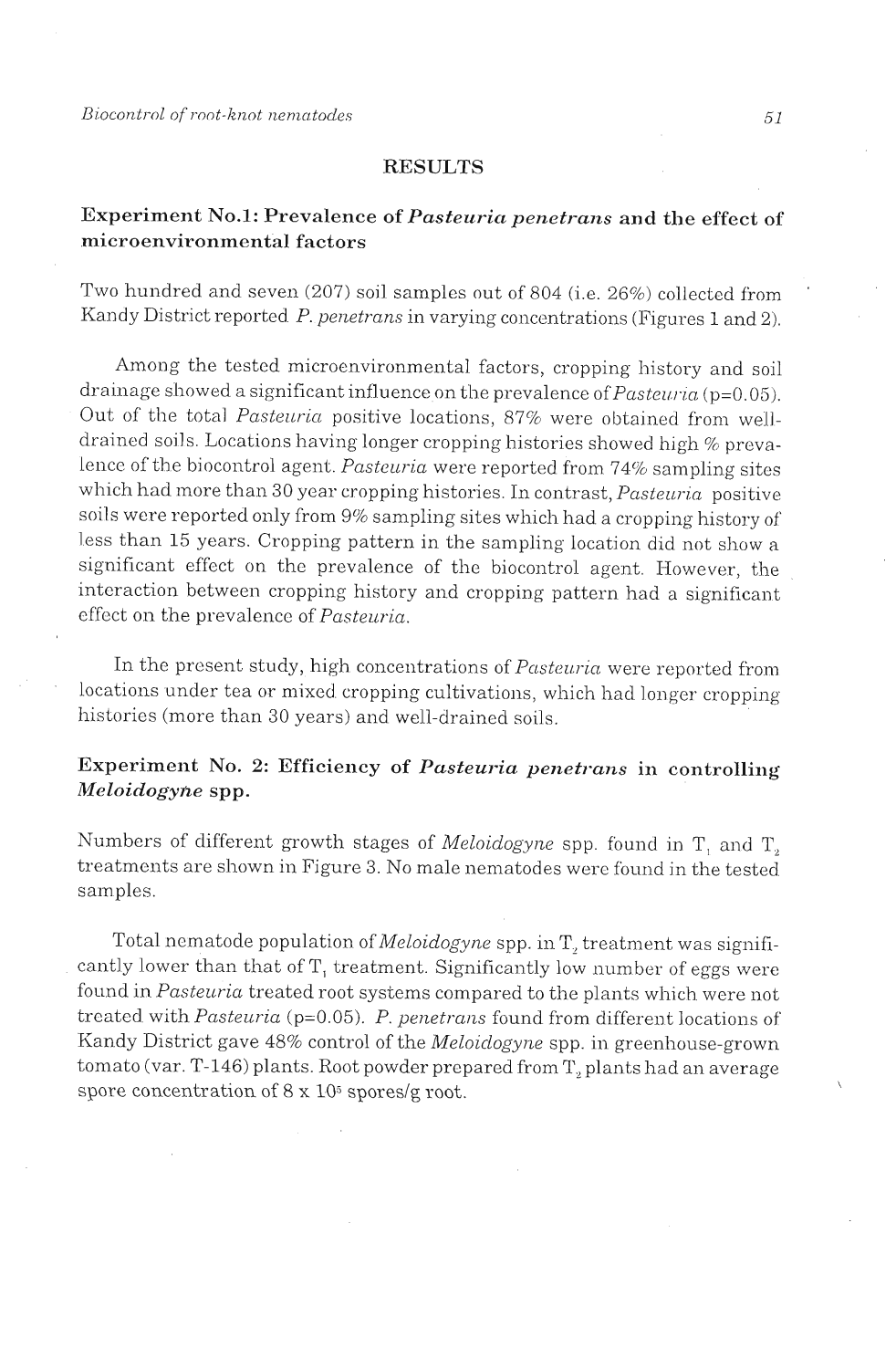



52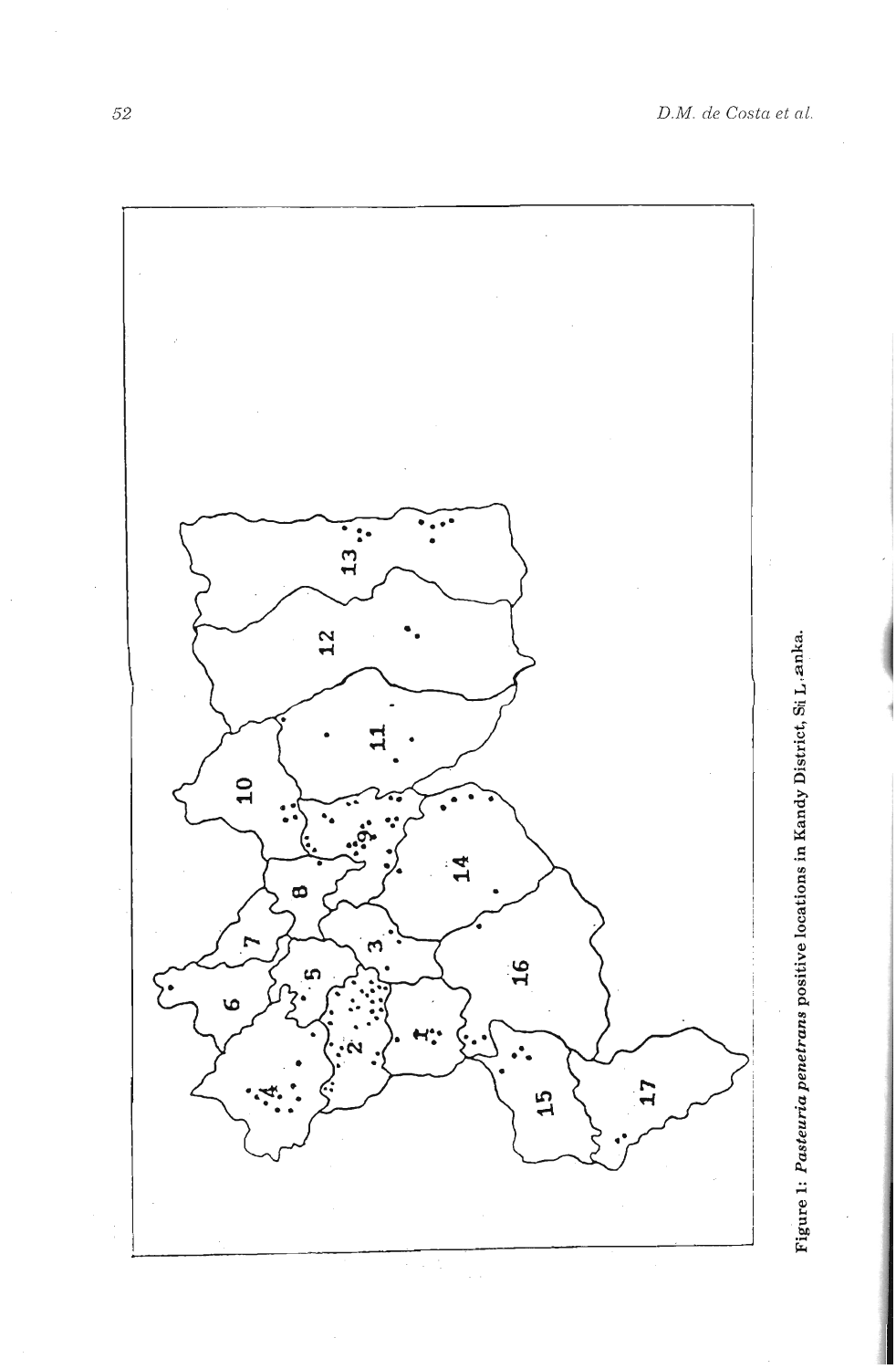*Biocontrol* of *root-knot nematodes* 



Figure 2: Different spore concentratons of P. penetrans found from the Pasteuria positive locations in Kandy District, Sri Lanka.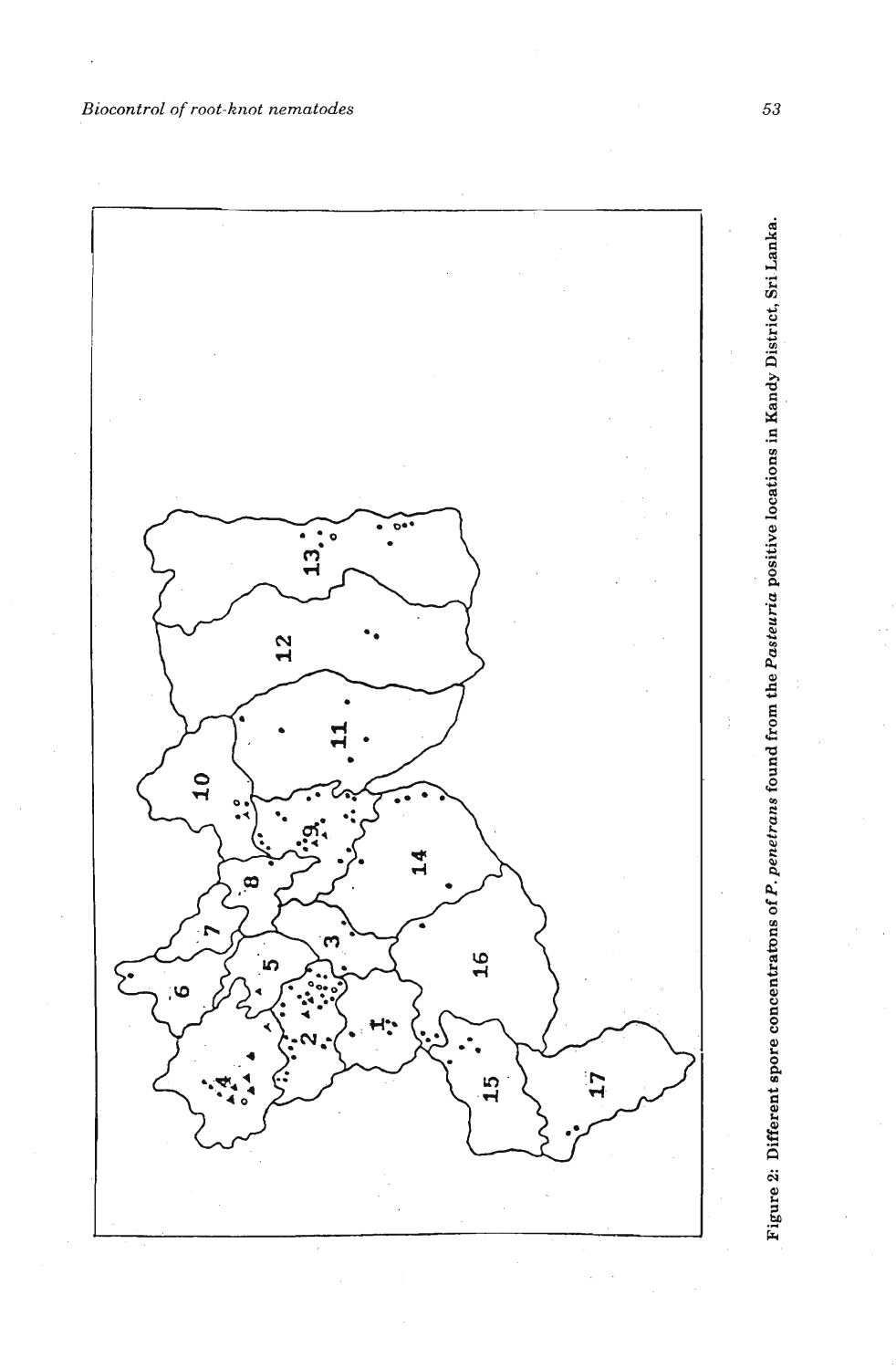

Figure 3: Mean number of different developmental stages of *Meloidogyne* spp/g root (fw) **found in tomato (var. T-146) plant-root systems, 8 weelrs after inocula-** $\text{tion.}$  **T**<sub>1</sub> = plants inoculated with  $J_z$ s of *Meloidogyne* spp. T<sub>2</sub> = Plants inoculated **with** *Pasteuria* **spore encumbered J,s of** *Meloiclogyi~e* **spp.** 

## **DISCUSSION**

## Prevalence of Pasteuria penetrans and effect of microenvironmental. **factors**

*P. penetrans* is prevalent in many locations of Kandy District, Sri Lanka in varying concentrations. Most ofthe sampling sites reported adequate concentrations of spores to perform a successful infection of *Meloidogyne*.<sup>3</sup>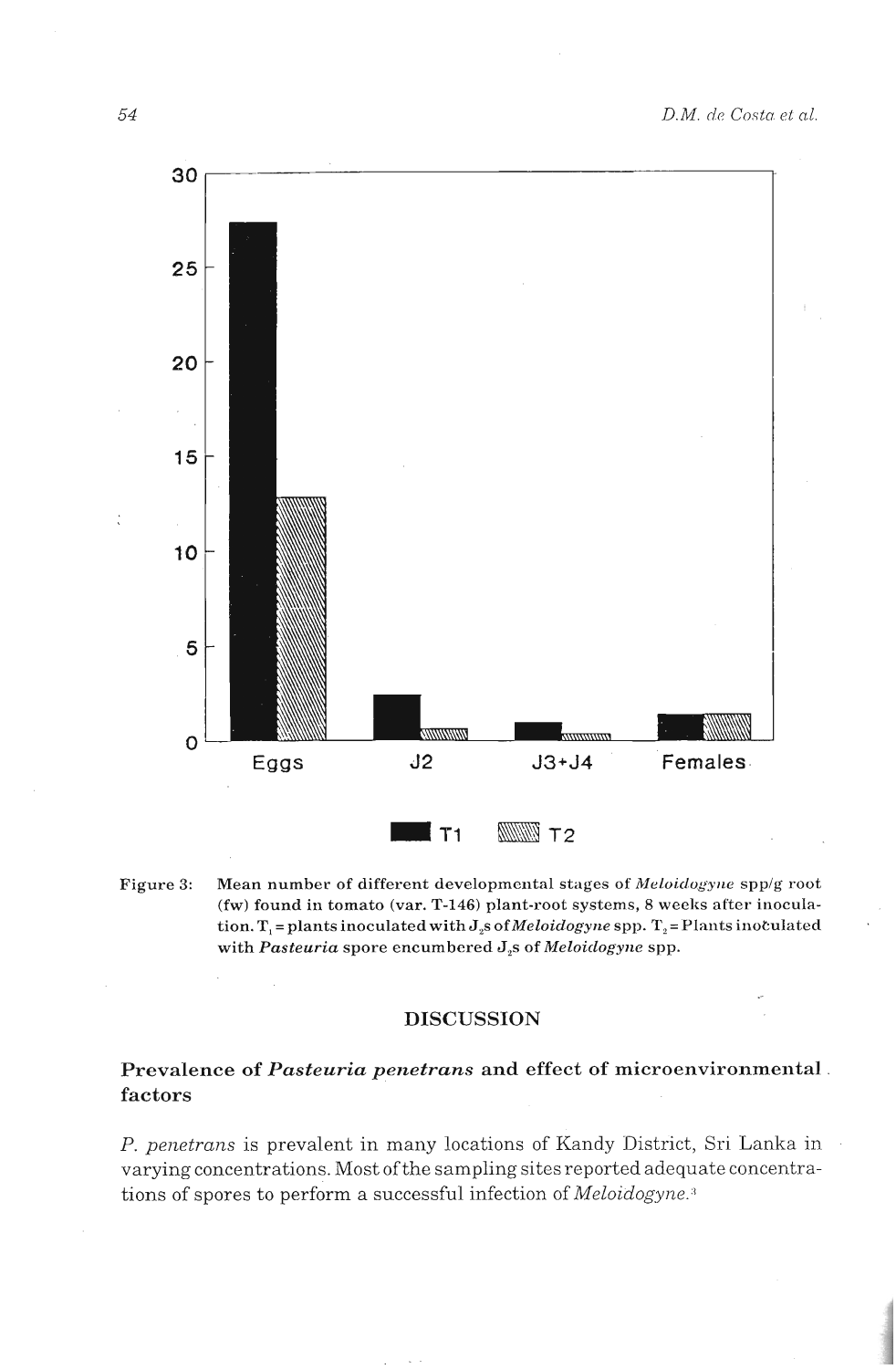# **Effect of microenvironmental factors**

Well-drained soils and longer cropping histories provide favourable growth and developmental conditions for the nematode and its obligate parasite, *Pasteuria*.<sup>14</sup> Aerobic conditions in well-drained soils are conducive for the growth and development ofthe nematode and *Pasteuria.* Cropping histories of more than 30 years provide continuous availability of the hosts for the survival of both organisms. Similar observations have been reported from vineyards which had more than 25 year-cropping histories and it had been difficult to find *Pasteuria* in locations having less than 10 year cropping durations.<sup>16</sup> In the present study also, high concentrations of *Pasteuria* were reported from perennial cropping systems having well-drained soils.

Since *Pasteuria* spores can survive in the soil for several years without losing their viability's the effect of cropping pattern may not have an effect on its prevalence. Ability to infect a wide range of hosts by *Meloidogyne* would be the reason for the interaction between the cropping pattern and cropping history on the prevalence of *Pasteuria*.

## **Controlling efficiency**

Pasteuria isolates of different locations of Kandy District, showed a 48% control of the *Meloidogyne* spp. in tomato (var. T-146) under greenhouse conditions. However, the field performances of these isolates of *Pasteuria* could vary from the greenhouse condition.

### **Spore concentration**

*P. penetrans* can reduce fecundity of *Meloidogyne* at concentrations as low as  $1 \times 10^4$  spores/g soil and the number of root-knot nematodes invading roots is substantially reduced as the spore concentration approaches  $1 \times 10^5$  spores/ g soil.<sup>5,17</sup> Since the spore concentration of the root powder obtained from the present study was  $1x10^5$  spores/g root (dry weight) an effective control of the nematode could be obtained.

# **Potential use in an Integrated Management Programme**

Present study revealed the presence of *P. penetrans*, in many locations of the Kandy District. Further indepth studies are essential to investigate the field performance of the biological control agent under local environmental conditions. *P.penetrans* can be introduced and once introduced, the biocontrol agent will get augmented in the fields provided the availability of the host plants.<sup>14</sup> Therefore, microenvironmental factors which favour the gradual increase of the biocontrol agent can be promoted to enhance the naturally-inhabiting populations

1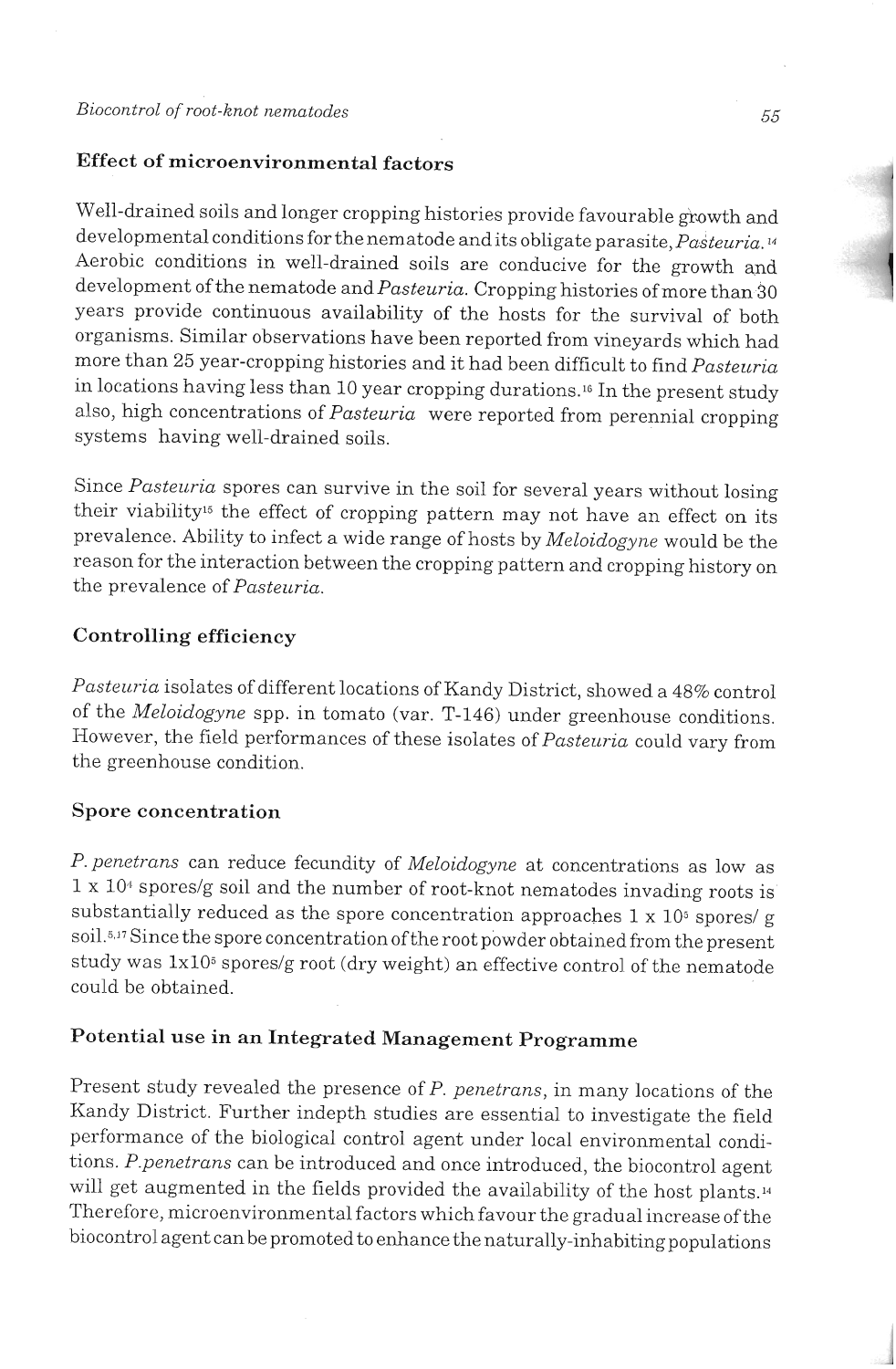of *Pasteuria.* Future investigations have to be focused on the determination of ecological factors which are conducive for the biological control by *Pasteuria*. It will be helpful to develop an integrated management programme especially for small-scale vegetable cultivations which are being heavily infested with *Meloidogyne* spp. at present.

## **Acknowledgement**

We thank staff of the Department of Agriculture and the Divisional Secretariats in Kandy District for their assistance.

### **References**

- 1. Bridge J., Page S. & Jordan S. (1982). An improved method or staining nematodes in roots. part 1, pp. 171. Report of the Rothamstead Experimen*tal Station,* London.
- 2. Brown S.M., Kepner J.L. & Smart G.C. (1985). Increased crop yields following application of *Bacillus penetrans* to field plots infested with M. *incognita. Soil Biology and Bioclze/nistry* **17:** 483-486.
- **3.** Davies K.G., Kerry B.R. & Flynn C.A. (1988). Observations on thc pathogenicity of *Pasteuria penetrans*, a parasite of root-knot nematodes. *Annals ofApplied Biology* **112:** 491-501.
- 4. Ekanayake H.M.R.K. (1986). Important parasitic nematodes associated with horticultural crops in Sri Lanka. *Progress and Abstracts. Annual Research Conference.* Research Division. Department of Agriculture, Peradeniya.
- 5. Gowen S.R., Channer A.C. & Hague N.M.G. (1989). The control of root-knot nematodes with *Pasteuria penetrans. Journal of'Nematology* 21: 563.
- 6. Gowen S.R. & Ahmed R. (1990). *Pasteuria penetrans* for control of pathogenic nematodes. Aspects of Applied Biology 24: 25-31.
- 7. Gowen S.R. & Tzortzakakis E.A. (1994). Biological control of *Meloidogyne* spp. with *Pasteuria penetrans. Bulletin OEPP/EPPO* 24: 495-500.
- 8. Hooper D.J. (1985). Extraction of free living stages from soil. In: *Laboratory methods for work with plant and soil nematodes.* (Ed. J.F. Southey) pp. 5-30. HMSO. London.